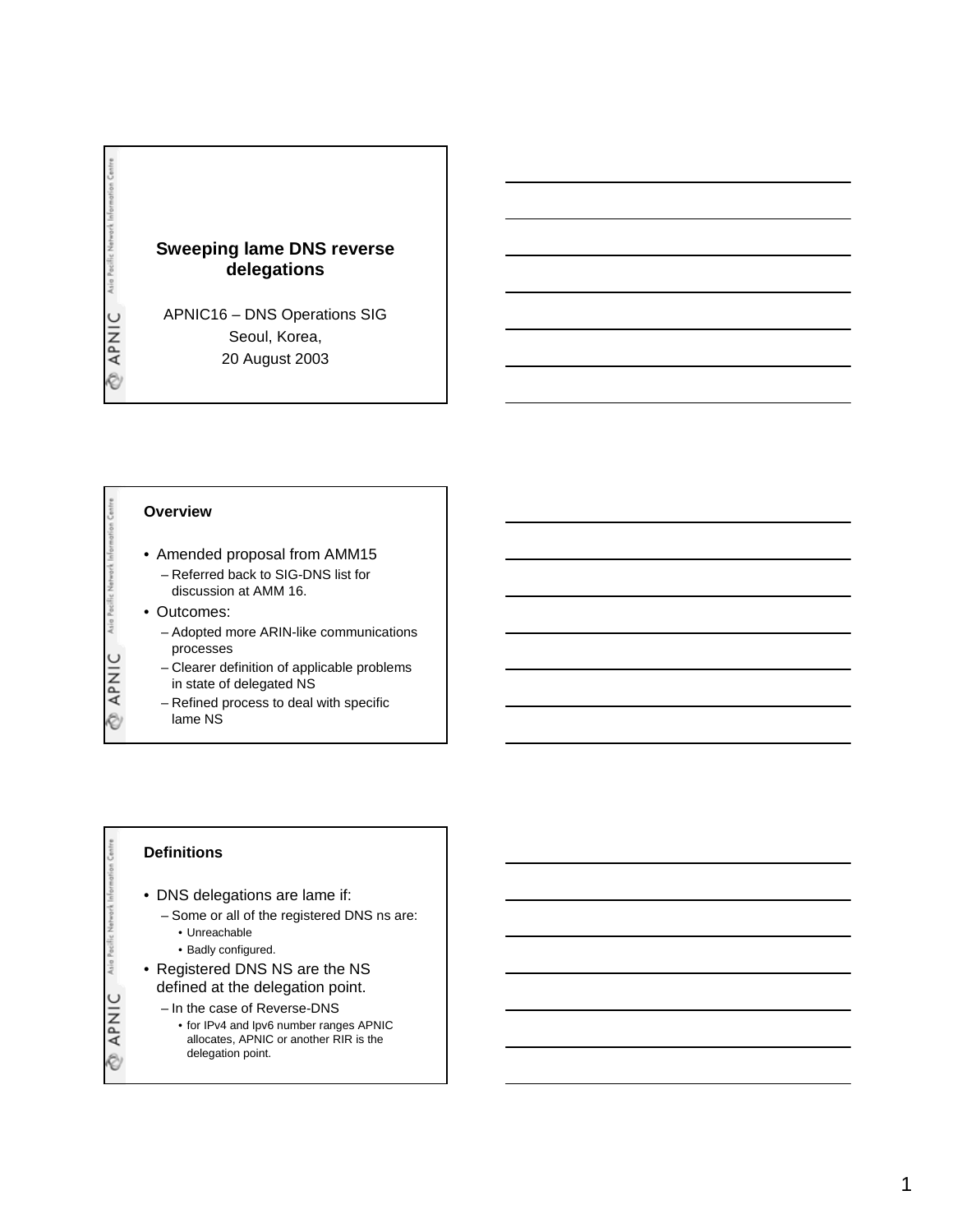| <b>Problem</b>                                                                                             | <b>Policy Implication</b>                     |
|------------------------------------------------------------------------------------------------------------|-----------------------------------------------|
| listed DNS server is not reachable                                                                         | This should be considered<br>as lame DNS      |
| listed DNS server is reachable, but<br>does not respond on port 53.                                        | This should be considered<br>as lame DNS.     |
| listed DNS server is reachable and<br>responds on port 53, but it is not<br>able to answer for the domain. | This should be considered<br>as lame DNS      |
| listed DNS server is reachable and<br>responds on port 53, but serves<br>incorrect data for the domain.    | This should not be<br>considered as lame DNS. |



## **Problem Summary**

Asia Pac

APNIC

Ó

Asia

**OINdy** 

- Lame DNS reverse delegations can cause problems across the Internet:
	- Delays in service binding for clients using affected address ranges:
		- timeouts in reverse-address lookup – Eg receiving party tries to resolve the calling source address.
	- Refusal of service due to failures during DNS processing.

## **Problem Summary**

- Increased DNS traffic
	- between caching DNS nameservers and the listed DNS authority chain down from the root
		-
		- Processing requests which can only fail after timeout.
	- Measurable load on critical Infrastructure
		- The RIRs have been requested to investigate and reduce this traffic.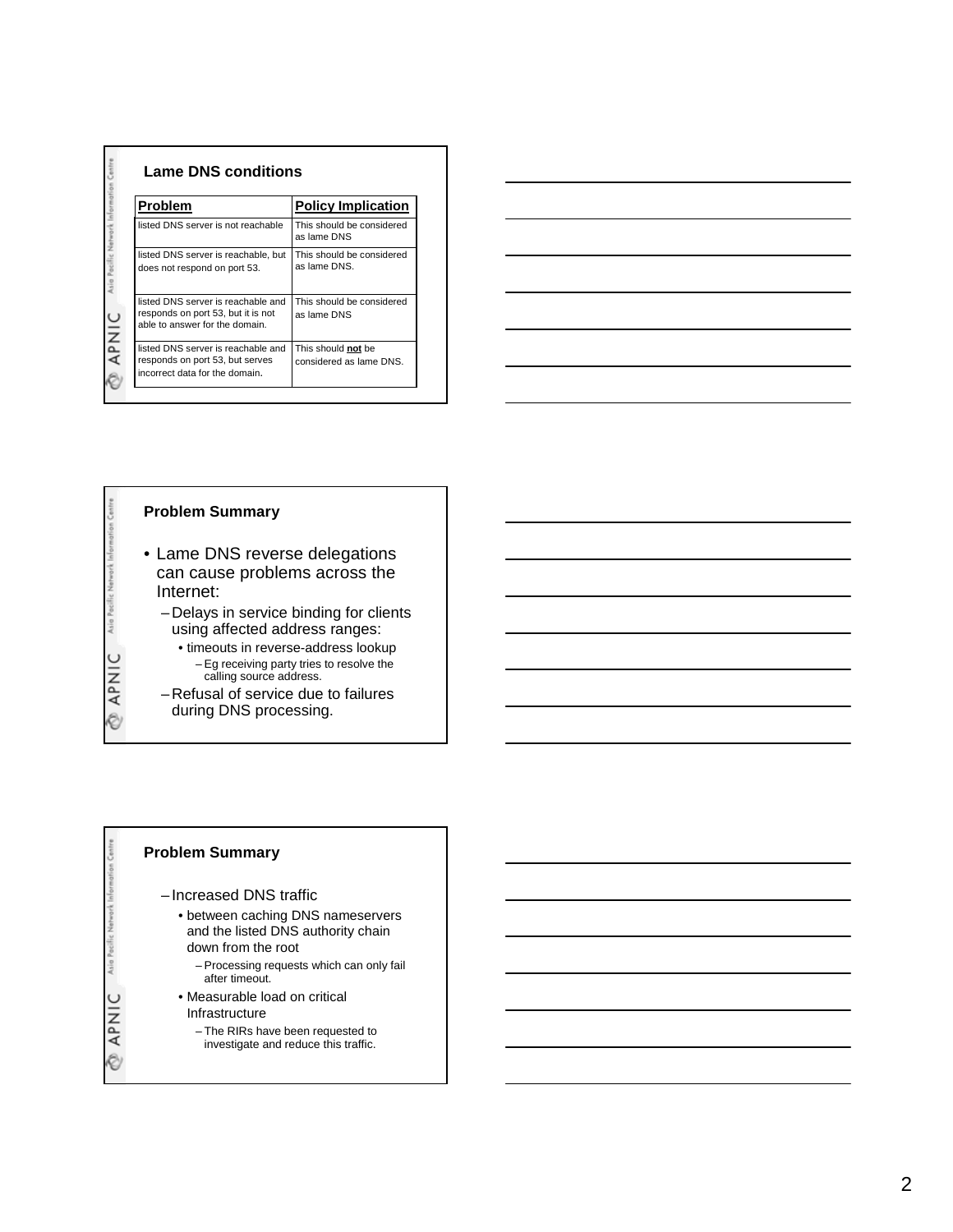

## **Proposal**

**APNIC** 

Ò

**Maio** 

**APNIC** 

Ò

- Identify potential lameness. – (two points of test, AU & JP)
- Test the DNS reverse delegation – (15 day test period).
- Attempt to notify the domain holder – (45 day notice period).
- Disable lame DNS reverse delegation.
- (If not corrected at end of notice period)

## **Identify potential lameness**

• Modified process

- based on scripts used for current statistical measurement exercise
- Run independently in Japan and Australia
- Mark each delegated NS separately for status
- Collate state at HQ nightly to compute aggregated lameness state
	- (pass/fail value, not lame at either location == pass)
		- Prevents single-point failure in test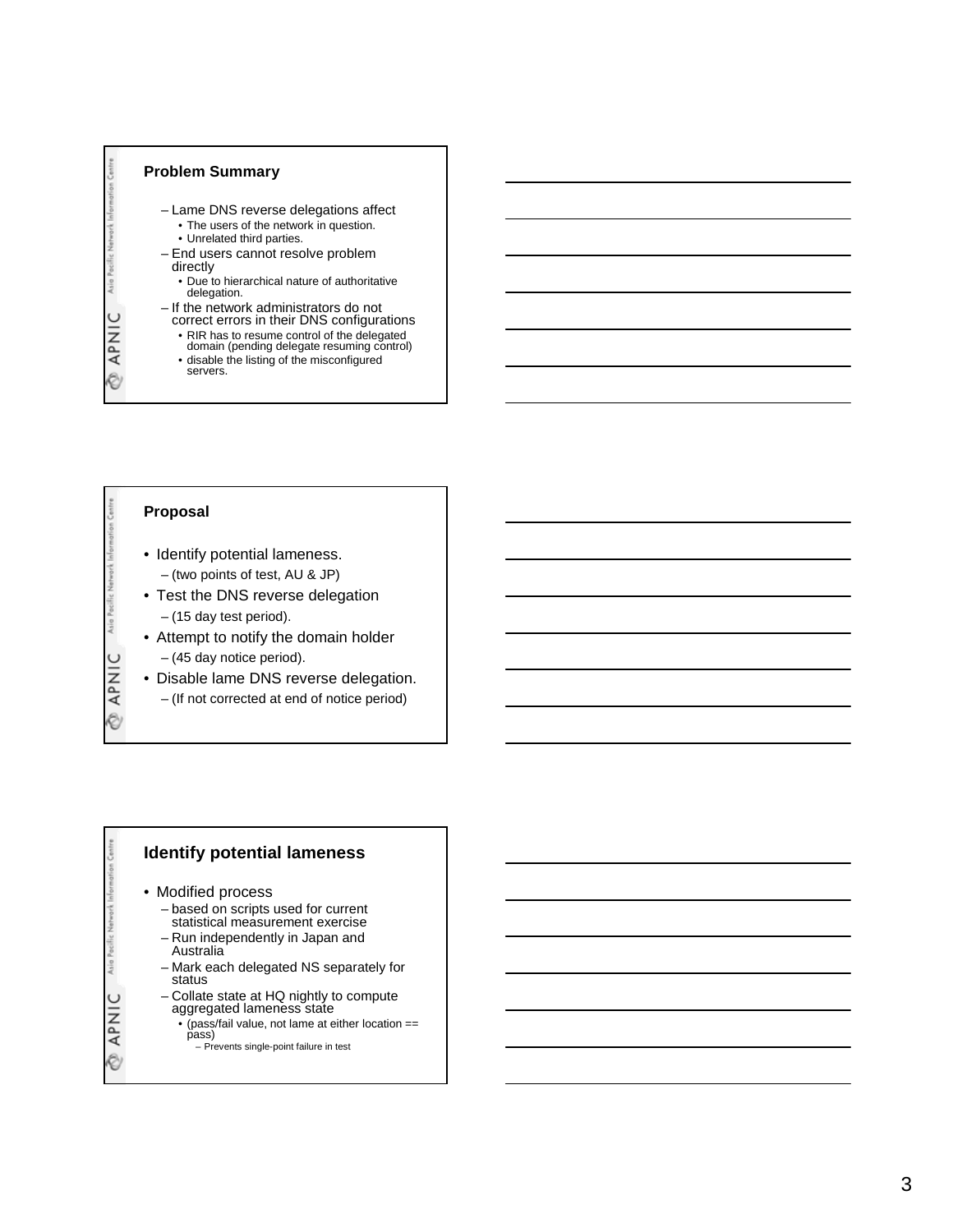

• 15 day test period

**APNIC** 

Ò

**APNIC** 

Ò

Asia

**APNIC** 

Ò

- Must be consistently lame for entire period.
- Can expose state on website.
	- NS listing status is globally visible anyway in DNS

# **Attempt to notify the domain holder**

- 45 day contact period
- Contact administrators of domain
	- If unresponsive contact administrators of parent zone
		- (either domain or inetnum)
	- Use all available methods
		- Email, Fax, Phone

## **Disable lame DNS reverse delegation**

- Only if domain remains lame during contact period (even if contact successful)
- Disable by marker in domain: object in whois
	- Disables only the 'bad' NS